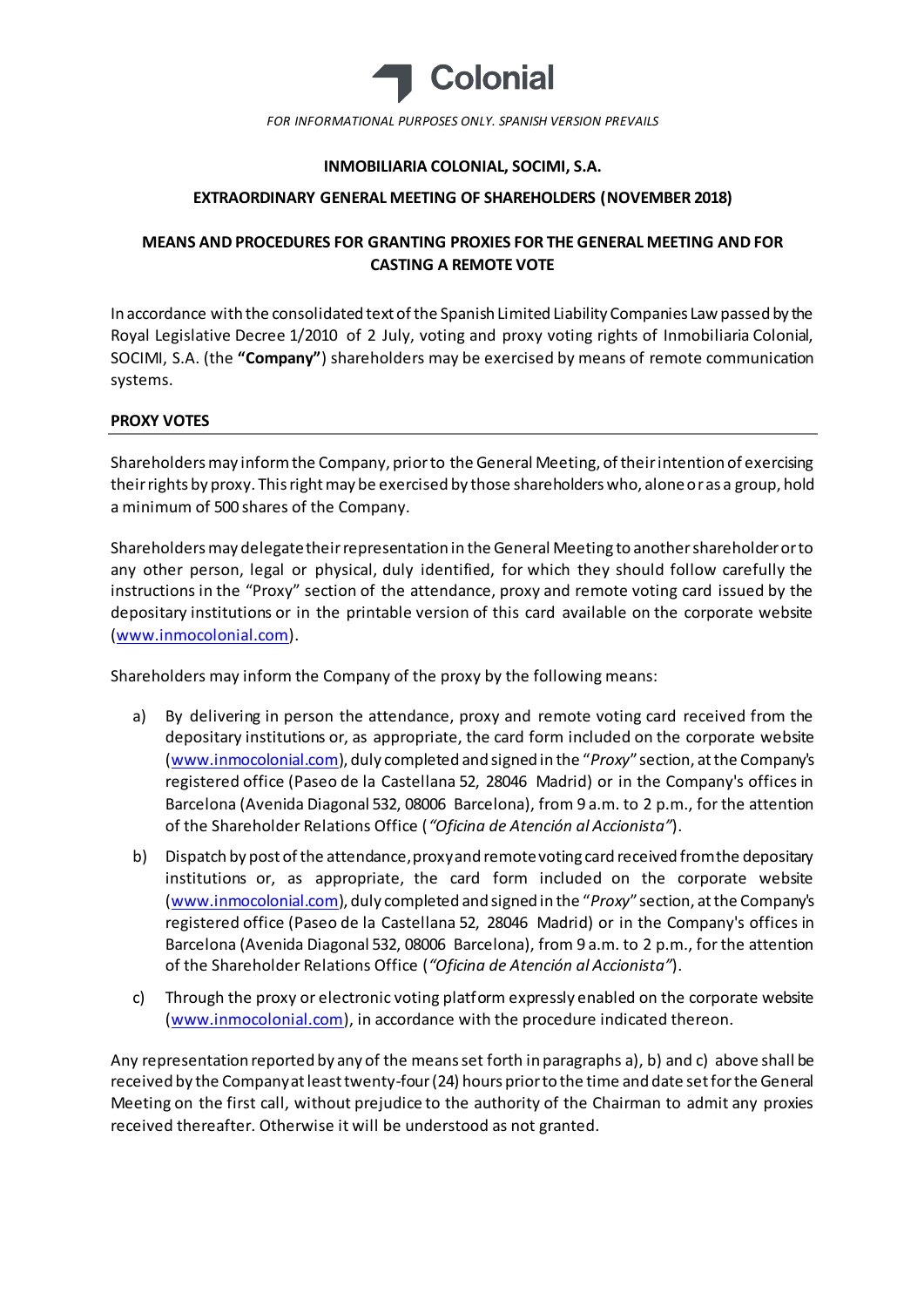

#### *FOR INFORMATIONAL PURPOSES ONLY. SPANISH VERSION PREVAILS*

A proxy may represent more than one shareholder, without any restrictions on the number of shareholders he/she can represent. A proxy who represents several shareholders may cast both affirmative and negative votes in accordance with the instructions given by each shareholder.

Representation may be revoked at any time. The attendance of the shareholder represented at the General Meeting, either personally or remotely, involves the revocation of any proxy, whatever the date thereof.

Any proxies received with no indication of the specific person to whom the shareholder has granted his/her representation shall be deemed granted to the Chairman of the General Meeting or his/her substitute in case of conflict of interests.

The proxy's failure to attend the General Meeting will mean that the shares he/she represents will not be counted in verifying the quorum to convene the General Meeting.

The Chairman and the Secretary of the General Meeting shall have the broadest powers to recognise the validity of the proxy or any document evidencing such representation.

Without prejudice to the above, the exercise of the right of representation may be evidenced by the representative on the date scheduled to hold the General Meeting by showing the attendance, proxy and remote voting card, duly completed and signed. The person to whom the vote is delegated must show the company evidence of his/her acceptance of the power entrusted to him/her.

### **REMOTE VOTING**

Shareholders may cast their votes in writing on the motions proposed for the items included in the agenda and inform the Company of this, prior to the General Meeting, through the following methods:

- a) By delivering in person the attendance, proxy and remote voting card received from the depositary institutions or, as appropriate, the card form included on the corporate website [\(www.inmocolonial.com](http://www.inmocolonial.com/)), duly completed and signed in the "*Remote voting*" section, at the Company's registered office (Paseo de la Castellana No. 52, 28046 Madrid) or at the Company's offices on Barcelona (Avenida Diagonal 532, 08006 Barcelona),, from 9 a.m. to 2 p.m., for the attention of the Shareholder Relations Office (*"Oficina de Atención al Accionista"*).
- b) By delivering in person the attendance, proxy and remote voting card received from the depositary institutions or, as appropriate, the card form included on the corporate website [\(www.inmocolonial.com](http://www.inmocolonial.com/)), duly completed and signed in the "*Remote Voting*" section, at the Company's registered office (Paseo de la Castellana 52, 28046 Madrid) or in the Company's offices in Barcelona (Avenida Diagonal 532, 08006 Barcelona), from 9 a.m. to 2 p.m., for the attention of the Shareholder Relations Office (*"Oficina de Atención al Accionista"*).
- c) Through the proxy or electronic voting platform expressly enabled on the corporate website [\(www.inmocolonial.com](http://www.inmocolonial.com/)), in accordance with the procedure indicated thereon.

The representation reported by any of the means set forth in paragraphs a), b) and c) above shall be received by the Company at least twenty-four (24) hours prior to the time and date set for the General Meeting on the first call, without prejudice to the authority of the Chairman to admit any votes received thereafter. Otherwise the vote will be understood as not casted.